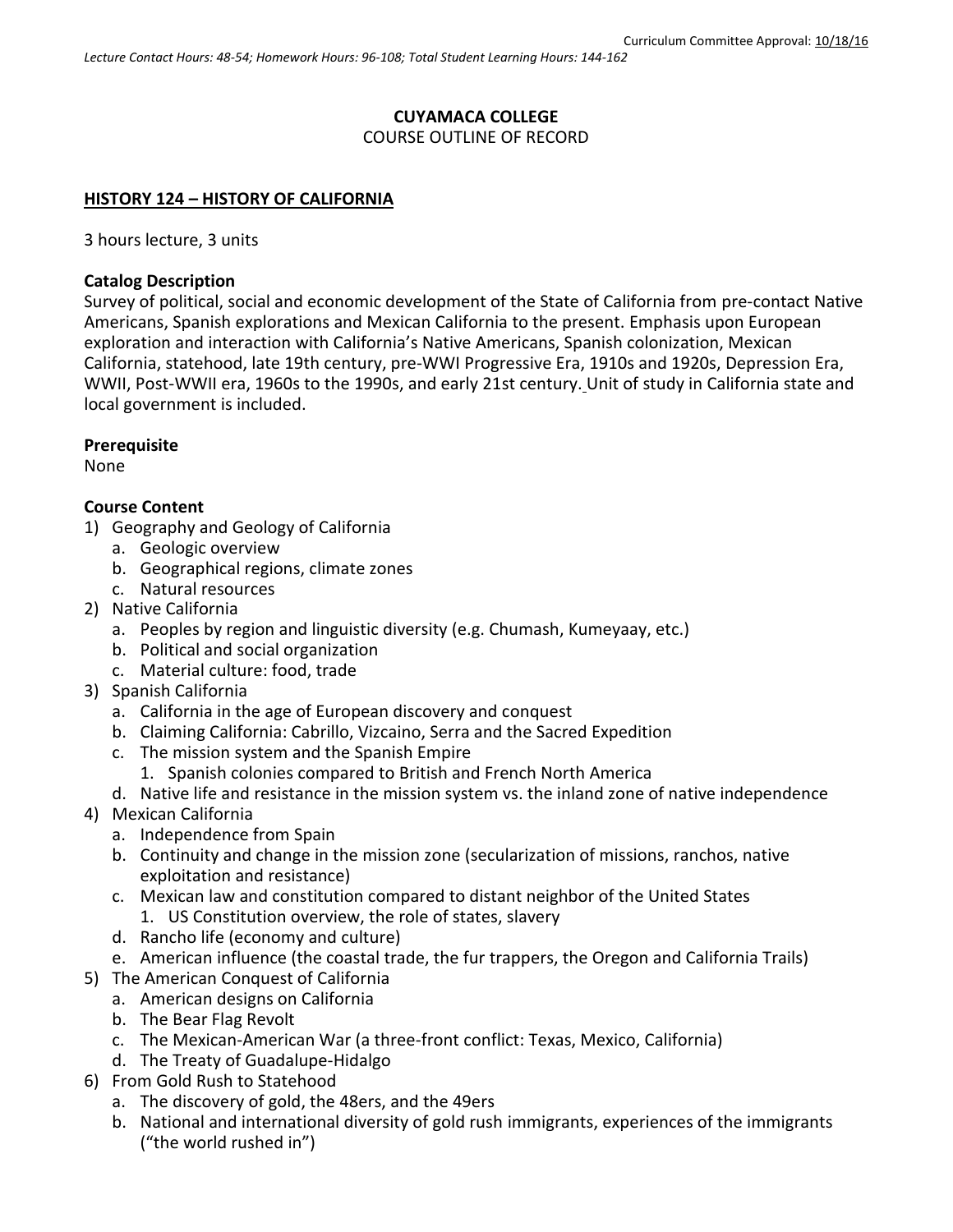- 1. Gender and the Gold Rush: gender imbalance and the unique position of women in California
- c. Life in "the diggings" (gold rush communities)
- d. Economic impact of the gold rush (regional, national, and international impacts)
- e. Statehood and the California Constitution
	- 1. From military government to constitutional convention
	- 2. California in national politics (the slavery question)
- 7) California and the American Republic
	- a. Diversity, racial and ethnic conflict
		- 1. Discriminatory mining laws (anti-Chinese and anti-Mexican sentiment)
		- 2. To the Gold Mountain: Chinese experiences in California
		- 3. The accelerated destruction of native Californians
	- b. Culture in American California: California Contributions to American Culture
		- 1. Newspapers and magazines
		- 2. Important writers (e.g., Twain, Harte, Coolbirth)
		- 3. Religious life
- 8) California in the Age of the Civil War and Reconstruction
	- a. California and the union
		- b. The role of California in the Civil War
		- c. The Central Pacific Railroad and the transcontinental railroad.
			- 1. Innovations in engineering
			- 2. Labor and the role of the Chinese
- 9) The Age of Oligarchy
	- a. Transportation monopoly and "the Octopus"
	- b. State constitution of 1879
	- c. Racial politics: Chinese Exclusion and California's impact on national politics 1. Constitutional cases related to Chinese exclusion
	- d. Economic change: viticulture, citrus
	- e. Urbanization
	- f. Education and the arts
- 10) Labor, Capital, and Progressivism
	- a. Urban and rural labor movements
	- b. Anti-unionism
	- c. Progressive intellectuals and progressive politics
		- 1. Racism: the dark side of progressivism
	- d. Progressive Reforms (including the ballot initiative system)
	- e. World War I and the conservative triumph
- 11) The Rise of Southern California
	- a. The oil industry, the automobile, and rapid growth
	- b. Water projects and water politics (Owens River, Hetch Hetchy, Colorado River Aqueduct, etc.)
	- c. The birth of the film industry
- 12) The Great Depression
	- a. Politics (Sinclair, Republican California in the age of Roosevelt)
	- b. The New Deal in California
	- c. Agriculture: Labor migration (dust bowl migrants) and deportation of Mexicans and Mexican-Americans
	- d. Cultural life, arts and architecture (including the film industry)
- 13) World War II and the Transformation of California ("the Garrison State")
	- a. Wartime industries (aircraft, ship building, agriculture)
	- b. Population growth and labor migration (including African-American labor migration)
	- c. War and racial politics: Japanese relocation, the Zoot Suit riots
- 14) Postwar California: Building the California Dream
	- a. Politics: Earl Warren, Edmund Brown, McCarthyism California style (impact on the arts)
		- 1. Structure of state and local government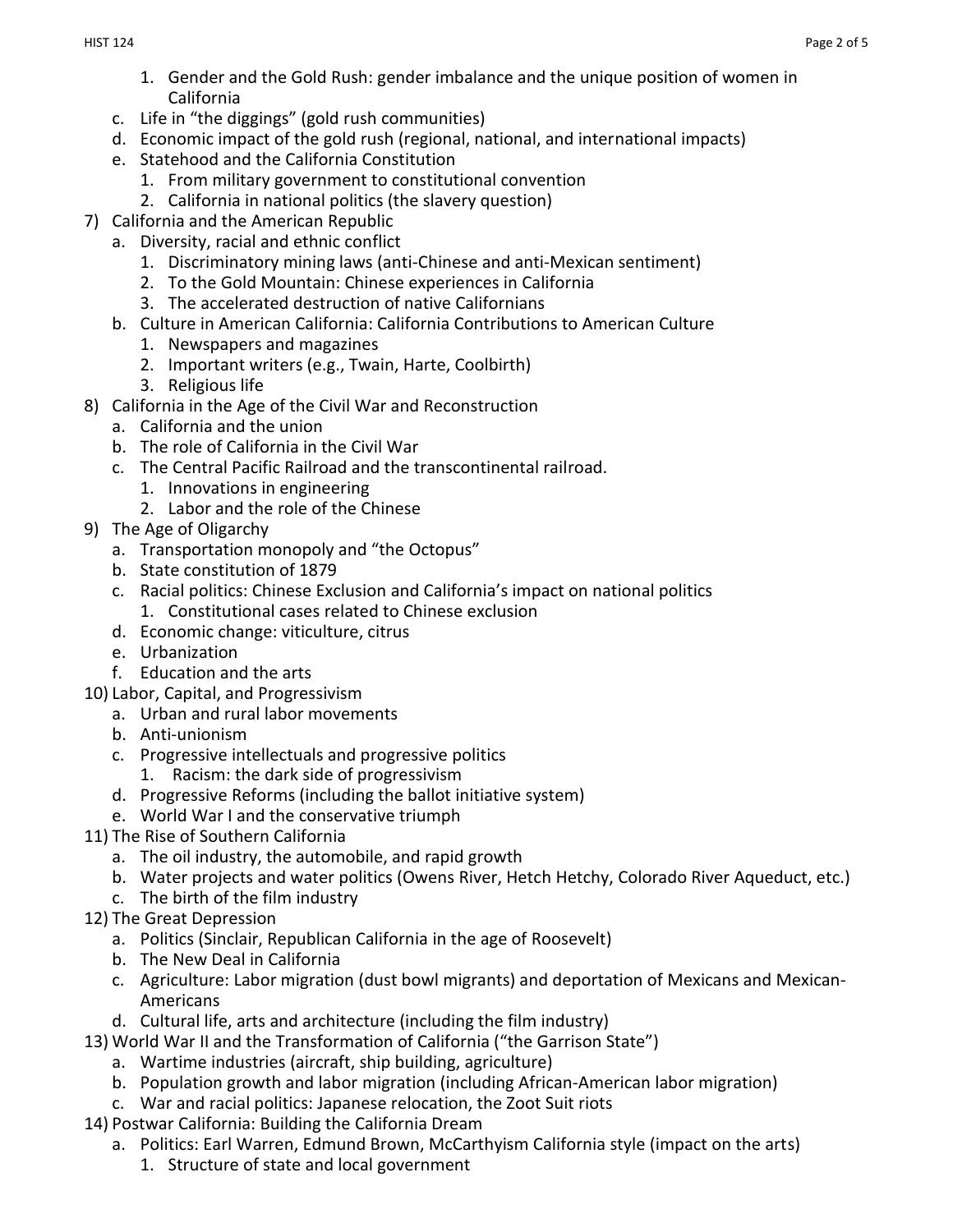- b. Economics and suburbanization: Cold War industries, the growth of California suburbs, and postwar prosperity
- c. The growth of agriculture and labor issues (Bracero program, United Farm Workers)
- d. Education: California's university and community college systems
	- 1. K-12 Education, segregation and desegregation (e.g. *Mendez* decision of 1946)
- 15) Social Change and the Limits of the Postwar California Dream
	- a. Civil rights in California in comparison to the US in general
		- 1. Termination and increased pressure on Native Californians
		- 2. Discrimination and housing issues for African Americans (Watts riots) and Latinos
	- b. Pressures of population growth: America's most populous state
	- c. Environmental issues and the environmental movement (e.g. water projects and their limits)
	- d. The Vietnam War, campus politics
	- e. The Women's Movement
	- f. The Gay Rights Movement and issues (Harvey Milk, the AIDS epidemic)
	- g. Governors Reagan and Brown
- 16) The End of the Postwar Dream?
	- a. Proposition 13 and the devastation of public education and services
	- b. Desegregation and "white flight"
	- c. Deukmejian and Wilson
		- 1. Prison building
	- d. Racial politics (L.A. riots, Proposition 187)
- 17) California in the 21<sup>st</sup> Century
	- a. Political Turmoil
		- 1. Davis, Schwarzenegger, the return of Jerry Brown
		- 2. State government (lobbying, structural deficits, redistricting)
		- 3. Ballot initiatives: the ghost of progressive reform
	- b. The Great Recession and its aftermath in California
		- 1. Housing crisis
		- 2. Cuts to education and services
	- c. Demographics: America's most diverse state and first non-white majority state
	- d. Economics: new and old industries
		- 1. The computer and software industries
		- 2. Agriculture
		- 3. International trade
		- 4. Clean energy
	- e. Environmental Issues
		- 1. Climate change
		- 2. Drought

# **Course Objectives**

Students will be able to:

- 1) Evaluate current events relevant to California, connecting common ideas and problems from the present to past periods of California history.
- 2) Identify California's geographic and demographic composition, and analyze the relationship between different geographic regions in the state.
- 3) Explore California in context of American history and world history.
- 4) Analyze what makes California unique as a state and as an economic and social unit within the United States.
- 5) Analyze the role of economic, ecological and social changes; cultural and intellectual movements; and the importance of science, technology and the military in California's development.
- 6) Identify major issues between the state and local governments.
- 7) Examine the relationship between the federal government and California state government.
- 8) Examine the role of race, ethnicity, social class and gender in California's development and analyze the significance of evolving multi-cultural diversity in California.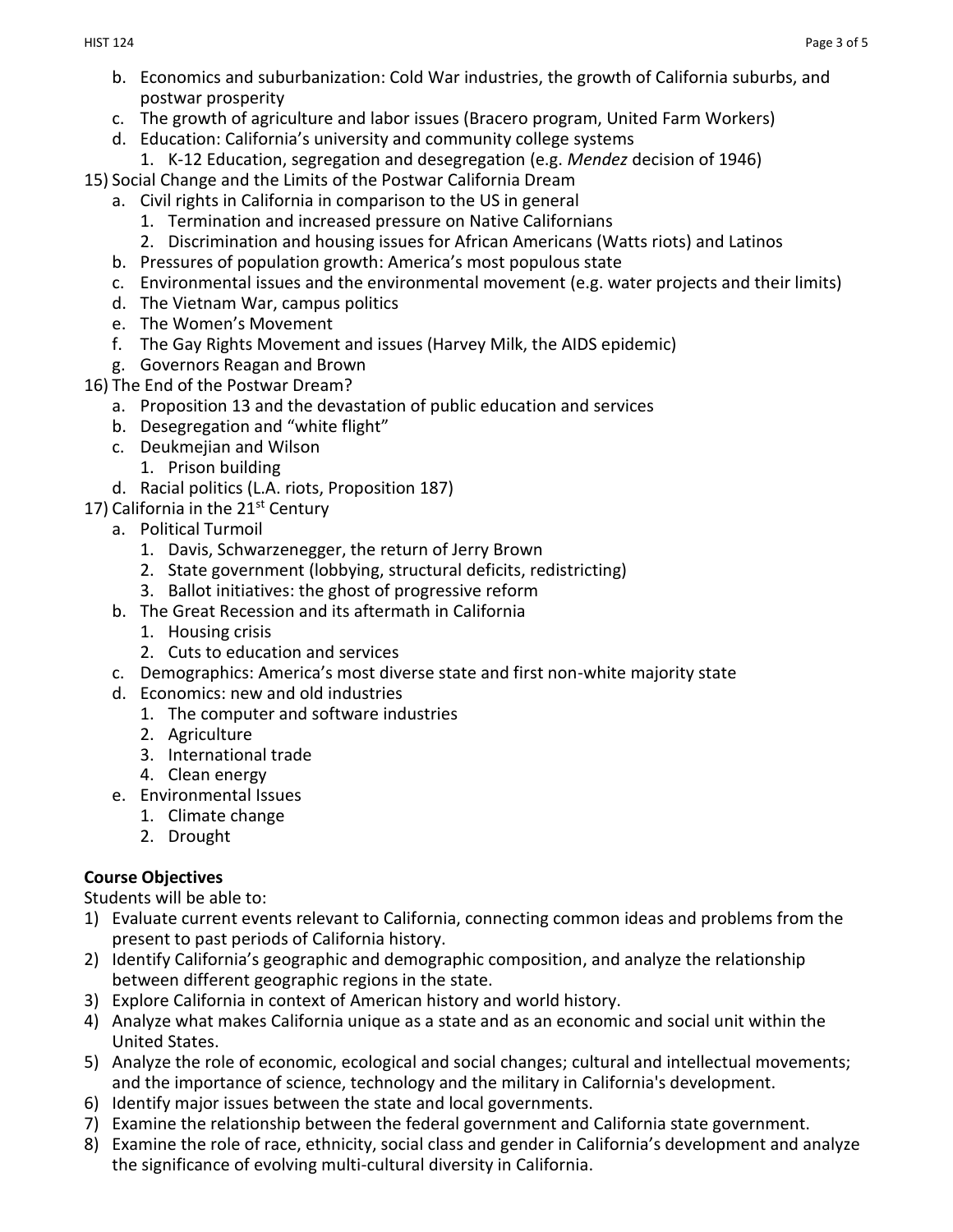- 9) Describe the origins, evolution and processes of California state and local governments within the context of American history.
- 10) Discriminate between primary and secondary sources.
- 11) Identify significant events, themes, interpretations and figures of California history.

### **Method of Evaluation**

A grading system will be established by the instructor and implemented uniformly. Grades will be based on demonstrated proficiency in subject matter determined by multiple measurements for evaluation, one of which must be essay exams, skills demonstration or, where appropriate, the symbol system.

- 1) Quizzes/exams that measure students' ability to identify significant geographical areas and changes in political geography and relationships between geographical regions of the state.
- 2) Quizzes/exams that measure students' ability to describe the role of race, ethnicity, social class and gender in California's development and to analyze the significance of evolving multicultural diversity in California.
- 3) Quizzes/exams that measure students' ability to explain the origins, evolution and development of the California state and local government.
- 4) In-class group activities and writing assignments that measure students' ability to analyze, discuss and draw conclusions about major issues, themes and interpretations of California history and relate their significance to the present.
- 5) Research papers and/or written homework that measure students' ability to recognize, describe and explain cultural, economic, ecological, social changes and political changes in California history and to discriminate between primary and secondary sources.

## **Special Materials Required of Student**

None

### **Minimum Instructional Facilities**

Smart classroom with writing boards, overhead projector, map of California

### **Method of Instruction**

- 1) Lecture and discussion
- 2) Small and large group discussion
- 3) Multimedia presentations
- 4) Guest speakers
- 5) Individual and group projects, structured in-class exercises
- 6) Auxiliary use of study groups, peer tutoring and/or instructional office hours

## **Out-of-Class Assignments**

- 1) Reading assignments, reading response questions, reading journals
- 2) Map exercises
- 3) Field exercises including museum and library research and visits to historic sites

### **Texts and References**

- 1) Required (representative examples):
	- a. James Rawls and Walton Bean, *California: An Interpretive History.* Tenth Edition. McGraw Hill, 2012.
	- b. Cherny, Lemke-Santangelo and Griswold del Castillo. *Competing Visions: A History of California.*  2nd edition. Cengage, 2014.
	- c. Rice, Richard. *The Elusive Eden: A New History of California*. Fourth Edition. McGraw Hill, 2012.

### 2) Supplemental:

- a. *Hackel, Steven. Junipero Serra: California's Founding Father.* Hill and Wang, 2013.
- b. *The Shirley Letters: From the California Mines, 1851-1852*. Heydey Books, 2001.